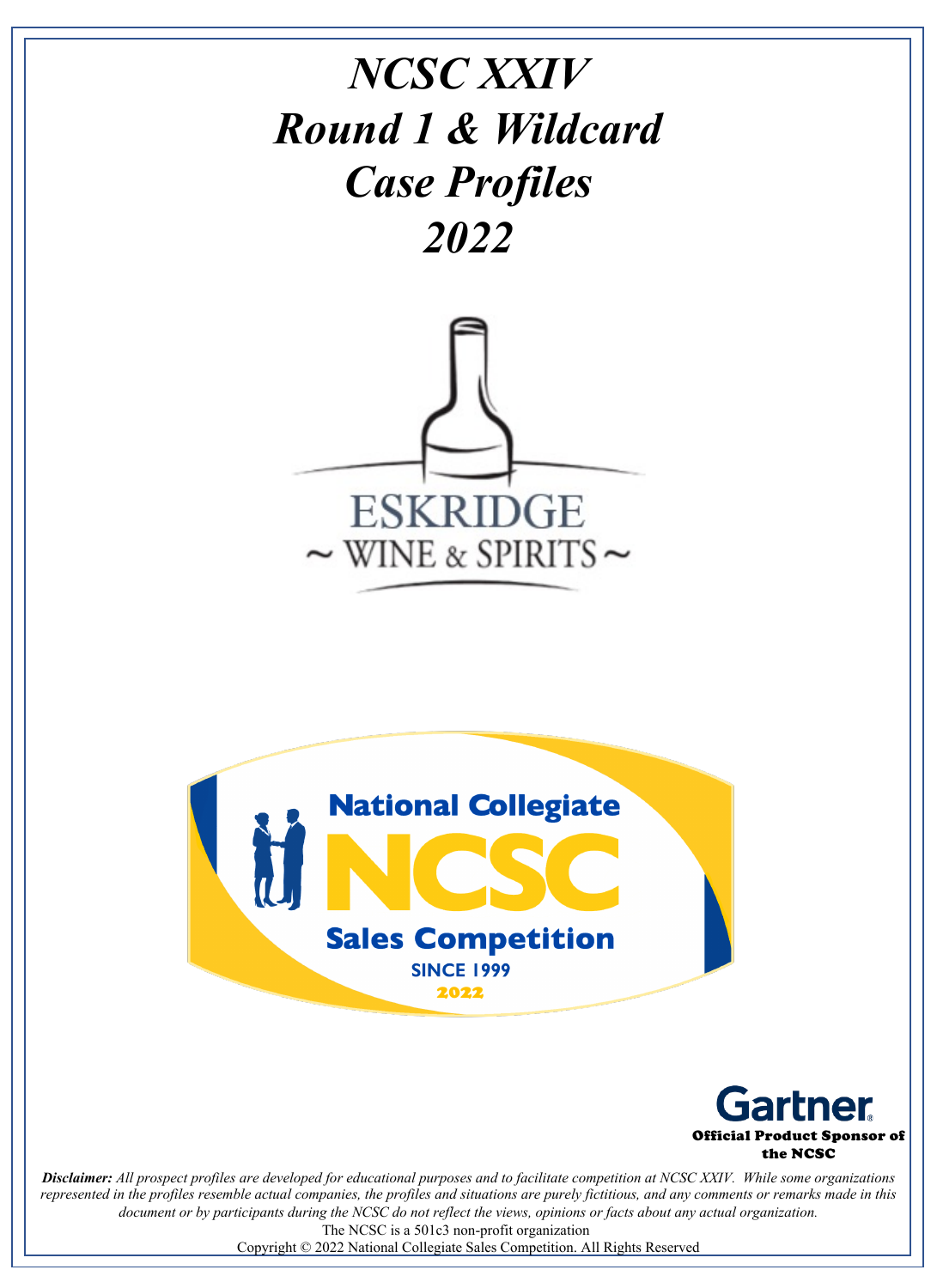## **Round 1 Salesperson Info**



You have been on the Gartner team for a little over a year and have been cold-calling with some success but leads from Gartner's Conferences have netted you very good prospects. You have been working leads from last March's CIO Leadership Forum and Eskridge Wine & Spirits is one with which you have had little success in getting a meeting. In August of last year you read *Mark Brown on the Future of Sazerac and the Spirits Industry* in Forbes (July 3, 2021) which spurred you to increase your efforts to connect with Eskridge W & S. Information from your research (2021):

Revenues: \$309.46M Employees: 1,969 HQ: Atlanta, GA Facilities: 5 MFG and distribution facilities in U.S. & France Recent Acquisitions: Marie Brizard, California Company

#### **What you Found**

Founded in 1850, Eskridge Wine & Spirits has thrived as an independent, American family-owned company with operations in the United States and around the world. Since the 2000s, Eskridge has averaged double digit growth every year! Our vision is to become one of the industry's most desired places to be. Eskridge attributes its success to a unique blend of history, culture, brands, relationships, innovation, technology, and most importantly, its people.

Administrative Team from website:

Pres. & CEO: Brad Eskridge CFO: Duleep Delpechitre Dir., Digital Experience & Mkt: Kellie Jackson Dir., Global IT Infrastructure & Ops.: Kris Helling

### **Case Info The Sales Call**

You have been trying to connect with Kris Helling via phone, email, and LinkedIn since August with no success. However, Kris finally accepted your invitation to connect last week and messaged you to set up a meeting through Kris' admin, Brent McCulloch. Kris did not respond to any additional messages, and you have had no communications with Kris, other than the call with Brent. Brent was nice, but you gained no additional information from him, other than him saying that Kris was busy and has had a lot going on over the past 3 months.

#### **Prospect Background**

#### From LinkedIn: Kris Helling

Experienced Information Technology Leader skilled in Operations Management, Technical Architecture, Information Security and Information Technology Strategy.

**Eskridge Wine & Spirits – 3 years** Dir. Global IT Infra & Ops. (March 2021) I.T. Operations Mgr (Oct 2019 – 2021)

#### **Kindred Healthcare – 8 years**

Corporate Manager – Client Systems (Client Infrastructure, Virtualization, & Software Distribution (4 years) Sr. Systems Programmer (4 years)

**Education**: University of Louisville, BS Bus. Administration, Management and Operations

**Volunteer Experience** Assistant Coach: Sawyer Youth Soccer Assoc. 2018